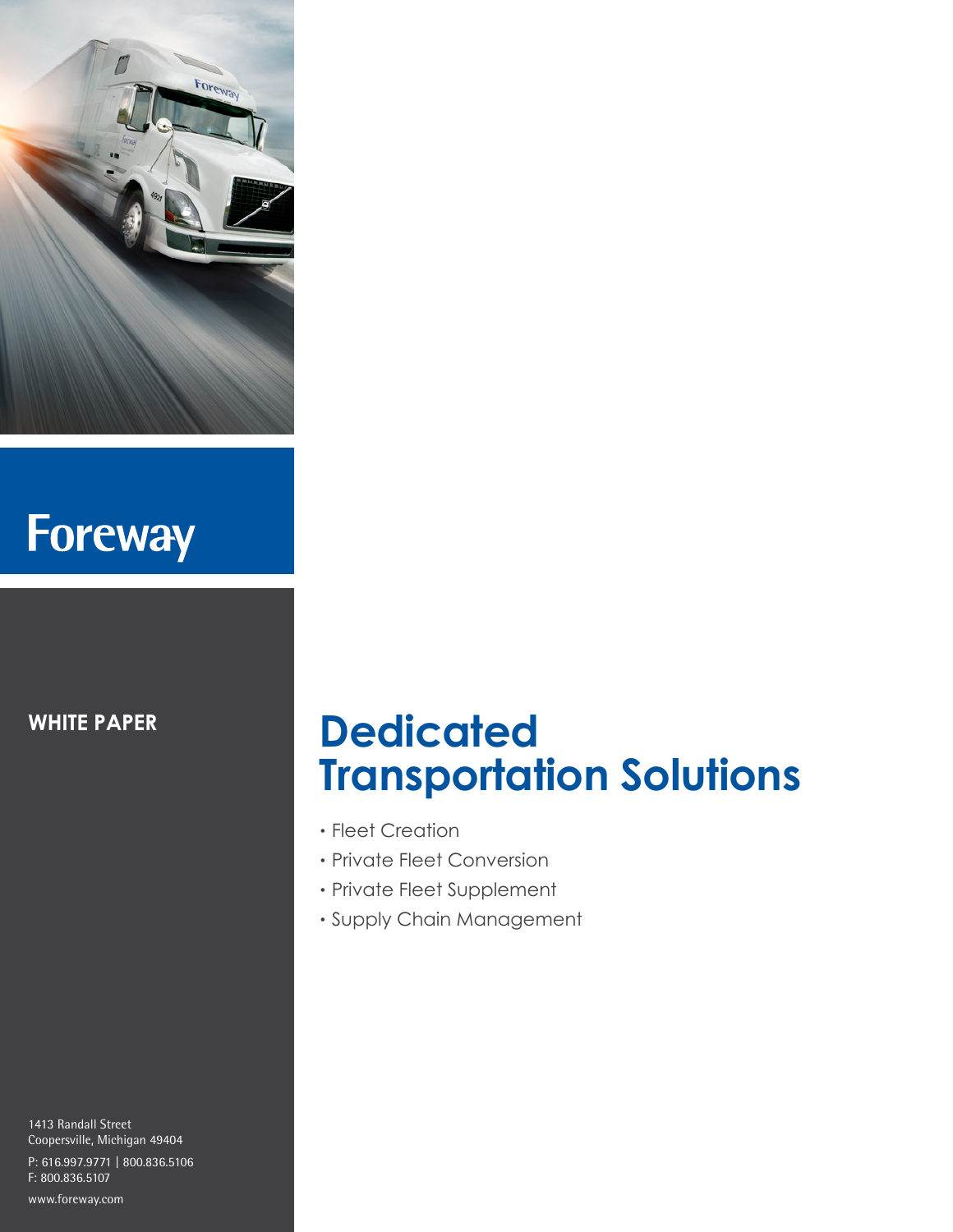### **Foreway**

Dedicated transportation offers you the advantages of a private fleet — without the burden of management and administration or the cost of capital expenditures. Unfortunately, many companies view dedicated transportation as an option only when fleet size or transportation costs have reached a certain level. But you don't need large fleets or complex movements to justify Foreway dedicated transportation: our creative solutions can be tailored to your specific requirements at any number of cost-effective levels:

- Fleet Creation private fleet for customers needing greater reliability/control/cost-savings over contract truckload or LTL scenario without burden of private fleet
- Private Fleet Conversion maintain control "features" of private fleet through replacement of owned/leased equipment and drivers
- Private Fleet Supplement incremental replacement or conversion supplements private fleet for growth, exclusive customers and geographic areas
- Supply Chain Management dedicated transportation as part of a re-engineered logistics solution involving other disciplines, such as warehousing, transportation management, etc.

#### **Foreway Dedicated Transportation Offers Significant Benefits.**

- Reduce transportation costs while maintaining private fleet control
- Outsource administration, liability, insurance, DOT and EPA compliance requirements
- Shift valuable capital and personnel resources to areas of core competencies
- Improve cash flow
- Strategic use of transportation to improve customer service and increase market penetration
- Minimize "variable" risks rising costs of insurance, fuel and taxes
- Improve accountability of transportation function
- Increase corporate or brand awareness through vehicle ID enhancements
- Benchmark for continuous service improvements and cost reductions

#### **Foreway Dedicated Transportation Provides Value-Added Services.**

- Computerized routing, scheduling and load optimization for maximum fleet utilization
- Transportation management of Foreway fleet and partner carriers to supplement peak periods
- QualComm satellite tracking for real time load/delivery information
- Complete information management for performance reporting, service analysis, and continual improvements
- Expert equipment specification and comprehensive maintenance programs
- Thorough driver training and ongoing safety requirements

#### **Foreway Manages Your Transportation Program.**

- Relieves your staff of day-to-day operations and long term planning
- Assures transportation performance is geared toward your goals
- Partners on new developments, markets, customer service issues
- Manages "exceptions" unexpected demands, out-of-route shipments, equipment failures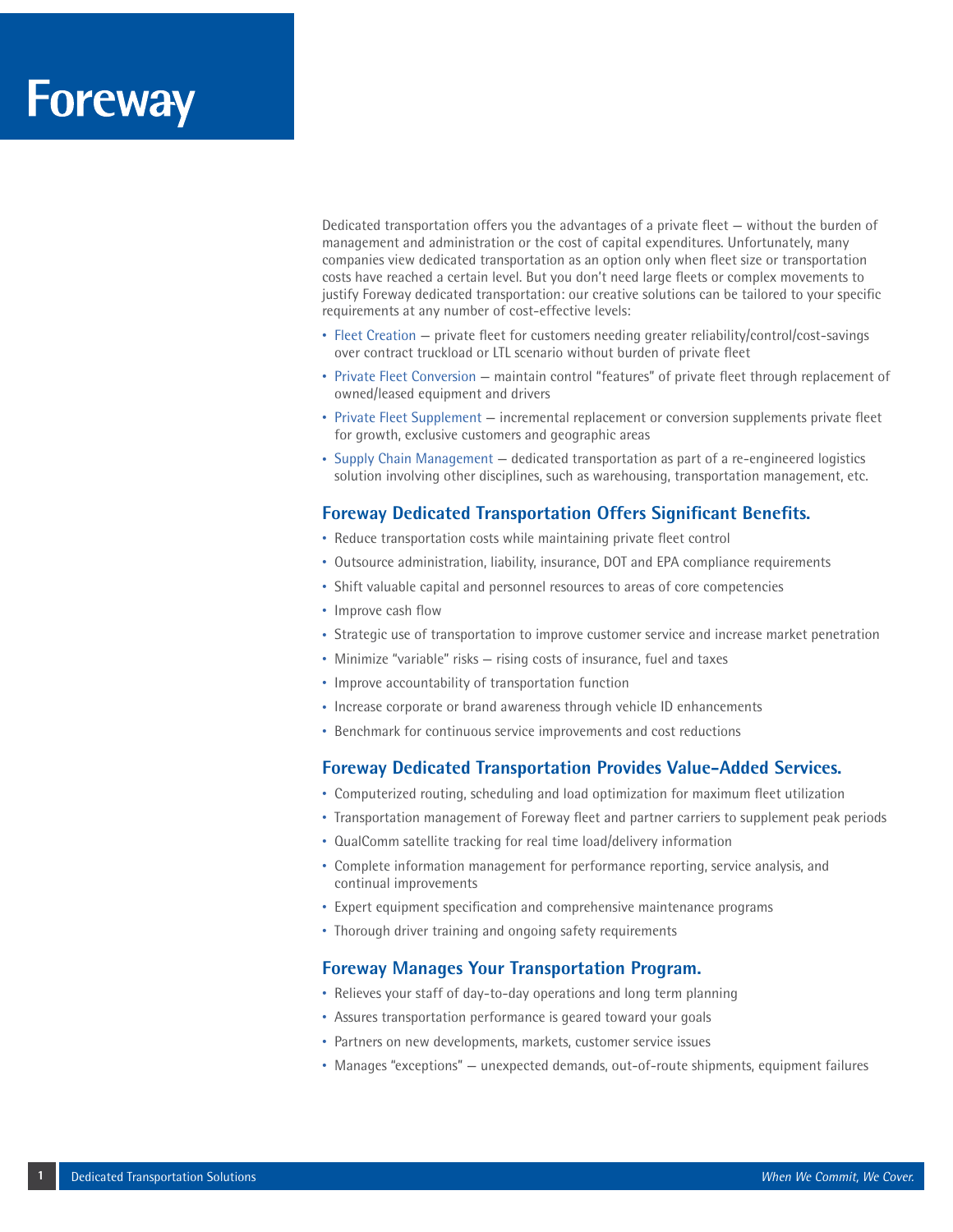#### **Foreway Assures Qualified Drivers For Your Team.**

- Extensive screening and performance evaluation
- Strict D.O.T. compliance
- Attitude, appearance and professional courtesy
- Knowledge of your business, your customers and your goals
- Ongoing safety training

### **CLIENTS**

#### **Amway Corporation**

#### *"A very consistent, dependable program." Joe Melnyk, Amway Corporation*

To help support the export activities of this global corporation, Foreway has developed a daily shuttle of consolidated containers from the Ada, Michigan manufacturing facility to a rail yard in Detroit for continued outbound service. Complementing the Amway fleet activities, this dedicated run assures a consistent, on-time 'drop and pull' program. "This operation has worked very well their dedicated driver is the best sales person this firm could have. Consistent service is provided with little or no supervision," commented Melnyk.

#### **Bissell Corporation**

#### *"It's like having our own fleet without the headaches." Jerry Postema, Bissell Corporation*

By consolidating multiple LTL inbound shipments into one dedicated truckload, Bissell has streamlined its supply chain. The benefits are significant: production warehousing is eliminated, inventory is greatly reduced and freight costs have been cut by 33%. This Foreway program, called Vendor Connect, is Foreway dedicated transportation working in concert with Bissell purchasing. "We went into this believing that the improved production would cost us more for what is basically custom transportation services," said Postema. "In all actuality, we have saved money. We deal with only one driver and one scheduled shipment, instead of four or more. We have less congestion, paperwork and handling," says Postema.

#### **Bradford White**

#### *"Lower cost, higher service — it's a win/win." Ron Thompson, Bradford White*

When standard equipment won't do the job right, talk to the Foreway team of transportation specialists. Foreway's special fleet of 4,600 cu. ft. drop trailers are 122'' high — that means two tiers of Bradford White 60'' water heaters instead of the normal single tier. By committing this equipment to the Bradford White transportation program, Foreway handles twice the payload per trailer — competitive to rail service to the west coast but with the faster response time of the Foreway team. "It's lowered my cost per heater, while assuring timely service to the west coast. Foreway has stepped up to the challenge, and you can't argue with the results," says Thompson.